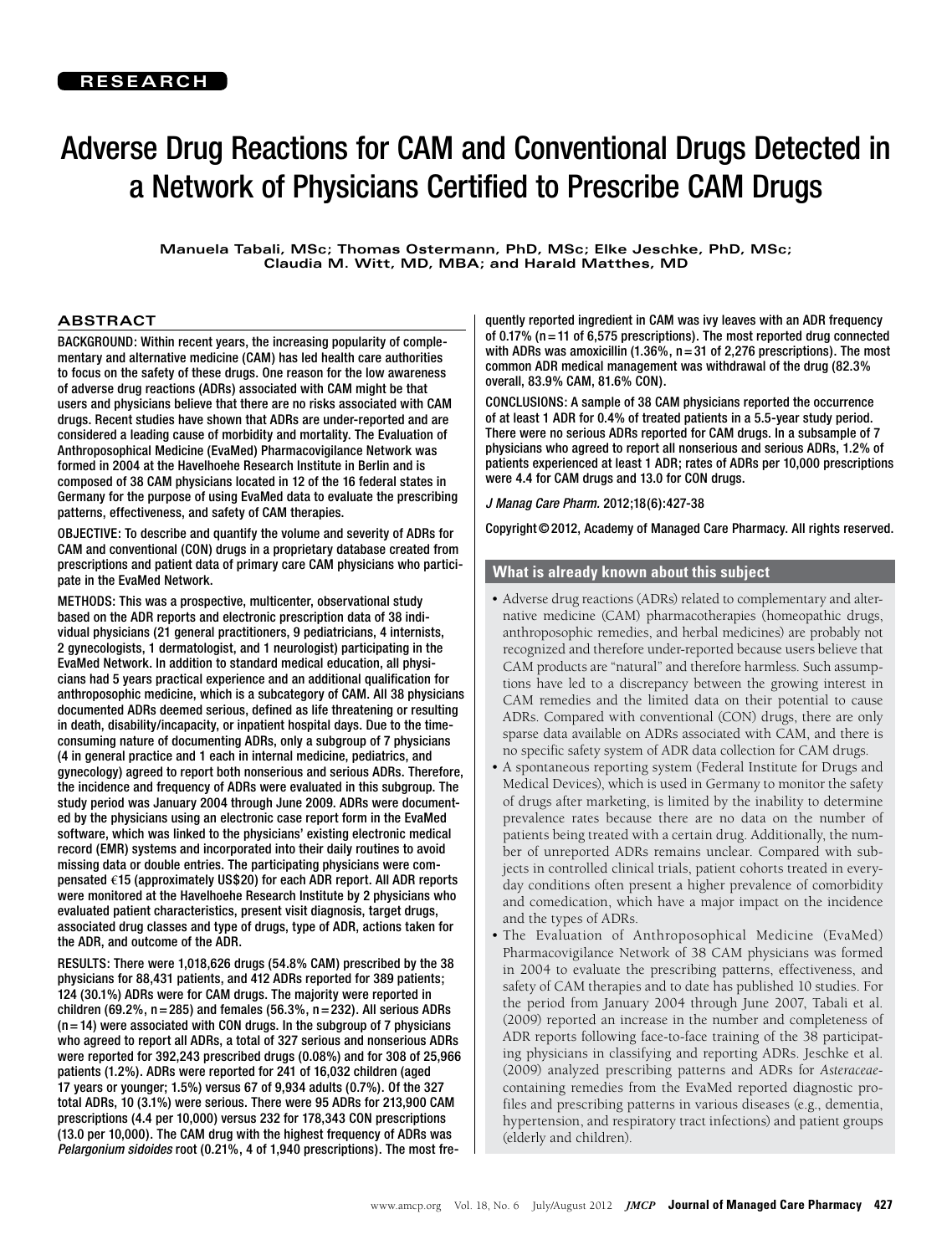## **What this study adds**

- In the EvaMed Network of 38 physicians, 30.1% (n=124) of all reported ADRs (n=412) were associated with CAM drugs. All 14 serious ADRs were associated with CON drugs.
- In a subgroup of 7 physicians who agreed to record all nonserious and serious ADRs, 25,966 patients (median [interquartile range] age=11 [4-38] years; female=56.1%) received a total of 392,243 drugs; of these, 1.2% experienced at least 1 ADR. The rates of ADRs were approximately 4.4 per 10,000 CAM prescriptions and 13.0 per 10,000 CON prescriptions.

**Complementary and alternative medicine (CAM) has grown increasingly popular in recent years among health care professionals.<sup>1</sup> One major reason for its popularity is that users believe that CAM drugs are "natural"** grown increasingly popular in recent years among health care professionals.<sup>[1](http://www.amcp.org/WorkArea/DownloadAsset.aspx?id=7132)</sup> One major reason for its popularity is that users believe that CAM drugs are "natural" and do not involve any risks.<sup>[2](https://www.mja.com.au/journal/2004/181/4/other-side-coin-safety-complementary-and-alternative-medicine)</sup> Thus, adverse drug reactions (ADRs) related to CAM were not a major focus of scientific research until recently. However, in recent years, health care authorities have recognized that the lack of safety data on CAM drugs is a problem.<sup>3</sup>

The field of complementary pharmacotherapy can roughly be subdivided into homeopathic drugs, anthroposophic remedies, and herbal medicines.

Homeopathic drugs consist of diluted substances derived from plants, minerals, and animals. The principle of homeopathy is based on the theory of Samuel Hahnemann, which is that "like cures like."<sup>[4](http://nccam.nih.gov/health/homeopathy)</sup> This is a method of treating a disease with the materials derived from the toxic and injurious agents that cause similar signs and symptoms.

Anthroposophic medicine is a holistic medical system founded in the 1920s by Rudolf Steiner and Ita Wegman.<sup>5</sup> It is regarded as an extension of conventional treatment, requiring physicians to work together with their patients, not only to cure their illnesses but to understand the meaning of the disease by carefully exploring the physical, mental, and spiritual basis for the illness. Thus, although anthroposophic physicians employ conventional medical treatments, they also seek to stimulate their patients' capacities for self-healing by using unique anthroposophic therapies and remedies.<sup>5</sup> Anthroposophic remedies include preparations of botanical, mineral, or zoological origin, as well as chemical substances that are either undiluted or based on the homoeopathic principle of dilution.

Herbal medicines are made from plants or plant extracts. The raw materials are used therapeutically in various forms such as tea, juice, tincture, extract, powder, and essence. Herbal medicine labels often do not specify the concentrations of the individual substances, instead indicating the amount of the active component only.<sup>[6](http://abc.herbalgram.org/site/PageServer?pagename=Terminology)</sup>

Pharmacotherapy is tightly regulated by the German health

authorities, who decide on the insurance coverage for CAM and conventional (CON) drugs. In 2010, 8,250 drugs were registered on the *Red List* of marketed drugs, CAM and/or CON in Germany, 80% of which were CON drugs. Of all marketed drugs, 83% were available only with a prescription. In 2007, approximately 44% of the expenses for CAM remedies in Germany were reimbursed by health insurance.<sup>[7](http://www.aerzteblatt.de/archiv/57593)</sup> All physicians in Germany are allowed to prescribe CAM remedies; no additional qualification in the CAM field is needed.

An outpatient survey of 1,044 women in Italy showed that the major reasons for using herbal products were to strengthen the immune system; to cure gastrointestinal, respiratory, or cardiovascular problems; and to treat anxiety/sleep disturbances.<sup>8</sup> Upper respiratory tract infections (URIs) are among the leading reasons for doctor visits<sup>9</sup> and a common diagnosis in primary care.<sup>10</sup> A study by Jeschke et al. (2007) of 12,081 outpatients in Germany found that 63.0% of patients with diseases of the respiratory system were treated with CAM drugs only.<sup>11</sup> Examples of herbal ingredients for treating URIs are roots of *Pelargonium sidoides* prepared as solution,<sup>12</sup> syrup containing dried ivy leaf extract, $13$  thyme-ivy combination as solution, $14$  and thyme-primrose combination.<sup>15</sup> A systematic review and meta-analysis of 4 randomized controlled trials (RCTs) of *Pelargonium sidoides* for acute bronchitis showed that no serious adverse events were reported, and only mild and moderate adverse events occurred.<sup>10</sup> A placebo-controlled RCT of ivy leaves and thyme herb also found only mild adverse events.14

Data on the frequency of CAM-associated ADRs are often limited to a certain drug and/or specific disease conditions.<sup>9-12</sup> Although an analysis by Farah et al. (2000) of 20 years of adverse reaction reports to the World Health Organization (WHO) found "substantial evidence" that herbal medicines can cause serious  $ADRs$ ,<sup>16</sup> there is a lack of information regarding the rates of occurrence of ADRs with CAM.[17](http://www.ncbi.nlm.nih.gov/pmc/articles/PMC1884207/?tool=pubmed)

ADRs are considered to be a leading cause of morbidity and mortality.<sup>18</sup> Recent studies have shown that ADRs are underreported.19 European countries, including Germany, have established a spontaneous reporting system (Federal Institute for Drugs and Medical Devices) for suspected serious, rare, and unexpected ADRs in order to monitor the safety of CAM and CON drugs after marketing. No prescription data are reported in this system, precluding calculation of prevalence and incidence rates for individual drugs.

Physicians are obligated under their code of medical ethics to report ADRs regardless of whether they are associated with CAM or CON drugs; however, voluntary reporting is often neglected, and there is no consequence for failure to report ADRs. Thus, the number of unreported ADRs remains unknown.<sup>20</sup> In Germany, national pharmacovigilance centers have been established in addition to the Federal Institute for Drugs and Medical Devices to collect data on ADRs that lead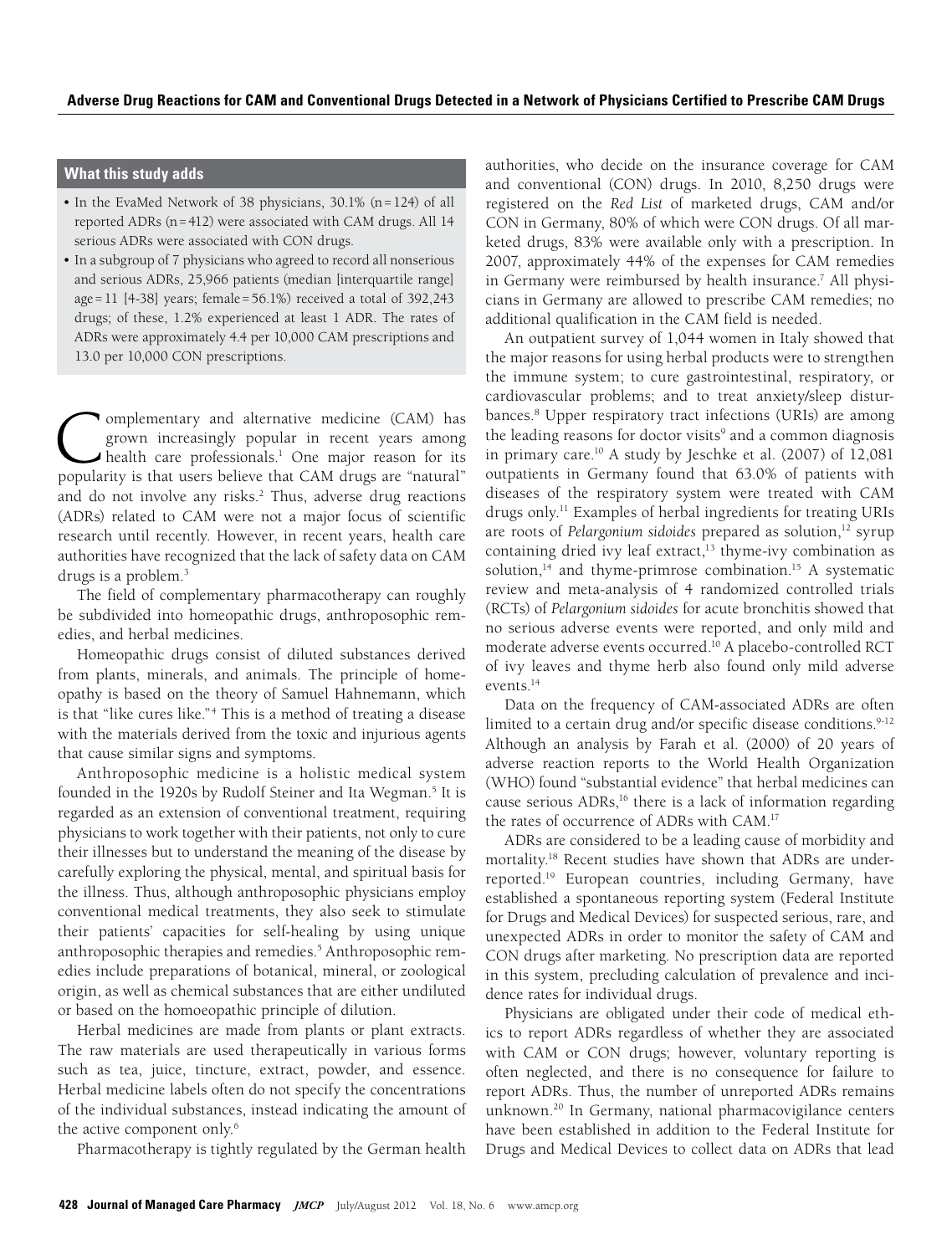to hospital admission, $21$  data on serious diseases such as toxic epidermal necrolysis,<sup>22</sup> and data for specific groups of patients who take drugs (CAM or CON) during pregnancy and breastfeeding.23 The international Drug Safety in Psychiatry program is also participating in the collection of ADR data. This program is a prospective, multicenter program for active and continuous assessment of ADRs of marketed psychotropic drugs in psychiatric inpatients under the naturalistic conditions of routine clinical treatment.<sup>24</sup>

For CAM drugs, the Evaluation of Anthroposophical Medicine (EvaMed) Pharmacovigilance Network was founded in 2004 at the Havelhoehe Research Institute in Berlin to evaluate the use of CAM drugs with regard to prescribing patterns, efficacy, and safety in routine medical practice. There have been 10 previously published studies of the EvaMed Network of physicians including that of Tabali et al. (2009), who reported the outcomes of face-to-face training of the 38 participating physicians in classifying and reporting ADRs.<sup>[25](http://www.ncbi.nlm.nih.gov/pmc/articles/PMC2728721/?tool=pubmed)</sup>

The aim of the present analysis was to describe ADRs from the EvaMed Network that were identified by 38 primary care CAM physicians related to routine daily prescribing (CAM or CON) in order to estimate ADR frequency, incidence, and severity.

## ■■  **Methods**

## **Design**

The present study was designed as a prospective, multicenter, observational study in the EvaMed Pharmacovigilance Network.9 This study used anonymized data on ADRs. For German physicians, it is mandatory to report suspected serious, rare, and unexpected ADRs regardless of the drug group (CAM or CON) to the spontaneous reporting system. As no experimental research or intervention on patients was applied, no ethical approval was needed according to Chenot and Heidenreich (2004).<sup>26</sup> Nevertheless, the present study was approved by the anthroposophical Community Hospitals Havelhoehe data security office and fulfills the criteria of Good Secondary Data Analysis.<sup>27</sup>

## **Participants and Setting**

EvaMed was founded in 2004 because of a need to document the safety of CAM drugs with scientific data for a European registration; specifically, without the data, the drugs would have been removed from the market.<sup>28,[29](http://eur-lex.europa.eu/LexUriServ/LexUriServ.do?uri=OJ:L:2004:136:0085:0090:de:PDF)</sup> EvaMed physicians therefore understood their responsibility to collect such data and agreed to participate in this project. Physicians for the EvaMed Network were recruited through the German National Association of Anthroposophic Physicians (GAÄD). In 2004, 118,085 primary care physicians were practicing in Germany.<sup>[30](http://www.kbv.de/publikationen/36943.html)</sup> Of those, 626 (0.5%) primary care physicians were members of the GAÄD and were pre-screened for meeting several study requirements. Specifically, physicians were required to have a medical practice with an existing electronic medical records (EMR) system that met a number of technical requirements in order for the data to be exported electronically to the study software Quality Assurance, Documentation, Statistic (QuaDoSta).[31](http://www.egms.de/static/en/journals/mibe/2007-3/mibe000058.shtml) Additional inclusion criteria were a minimum of 5 years practice experience and a medical education qualification for anthroposophic medicine of 120 hours, including 1 to 2 years of work in a mentoring practice and a final examination by the GAÄD. All 362 (57.8%) of the 626 GAÄD physicians who met these criteria based on self-reported information were contacted and informed about the EvaMed Network by standard mail and, in the event of no response, 4 weeks later by telephone. Physicians were required to give their informed consent to participate in the EvaMed Network and to report all detected serious ADRs (for definition see heading "Data Collection and Classification of ADRs") to the EvaMed Network.

A total of 38 physicians (21 general practitioners, 9 pediatricians, 4 internists, 2 gynecologists, 1 dermatologist, and 1 neurologist) from 12 of the 16 federal German states agreed to participate in EvaMed, covering 6.1% of the overall primary care physicians of the GAÄD. A subgroup of 7 physicians (4 general practitioners, 1 pediatrician, 1 internist, and 1 gynecologist) agreed to report serious and nonserious ADRs, while the documentation of nonserious ADRs was voluntary for the remaining physicians.

## **Data Collection and Classification of ADRs**

The study period lasted from January 2004 until June 2009. ADRs were documented by the physicians using an electronic case report form in the study software QuaDoSta, which was linked to the physicians' existing EMRs and fully incorporated into their daily routines to avoid missing data or doublecounting entries from routine data. Sociomedical data, such as patient age, sex, diseases, and all drugs currently taken, were exported electronically.

All physicians (N=38) mandatorily reported suspected serious ADRs associated with CAM (i.e., homeopathy, anthroposophic, or herbal drugs) or CON drugs in our software. A serious ADR was defined as life threatening or resulting in death, disability/incapacity, or inpatient hospital days. Due to the time-consuming nature of documenting ADRs, only the subgroup of 7 physicians agreed to report all ADRs (nonserious and serious), while the documentation of nonserious ADRs was voluntary for the remaining physicians (n=31). For legal reasons, all suspected serious, rare, and unexpected ADR reports from the network were transferred from the Havelhoehe Research Institute to the Federal Institute for Drugs and Medical Devices in Germany. Although vaccine-associated ADRs were recorded, they were excluded in the present study.

To improve ADR reporting, all physicians received 1.5 hours of one-on-one interactive training in the individual physician's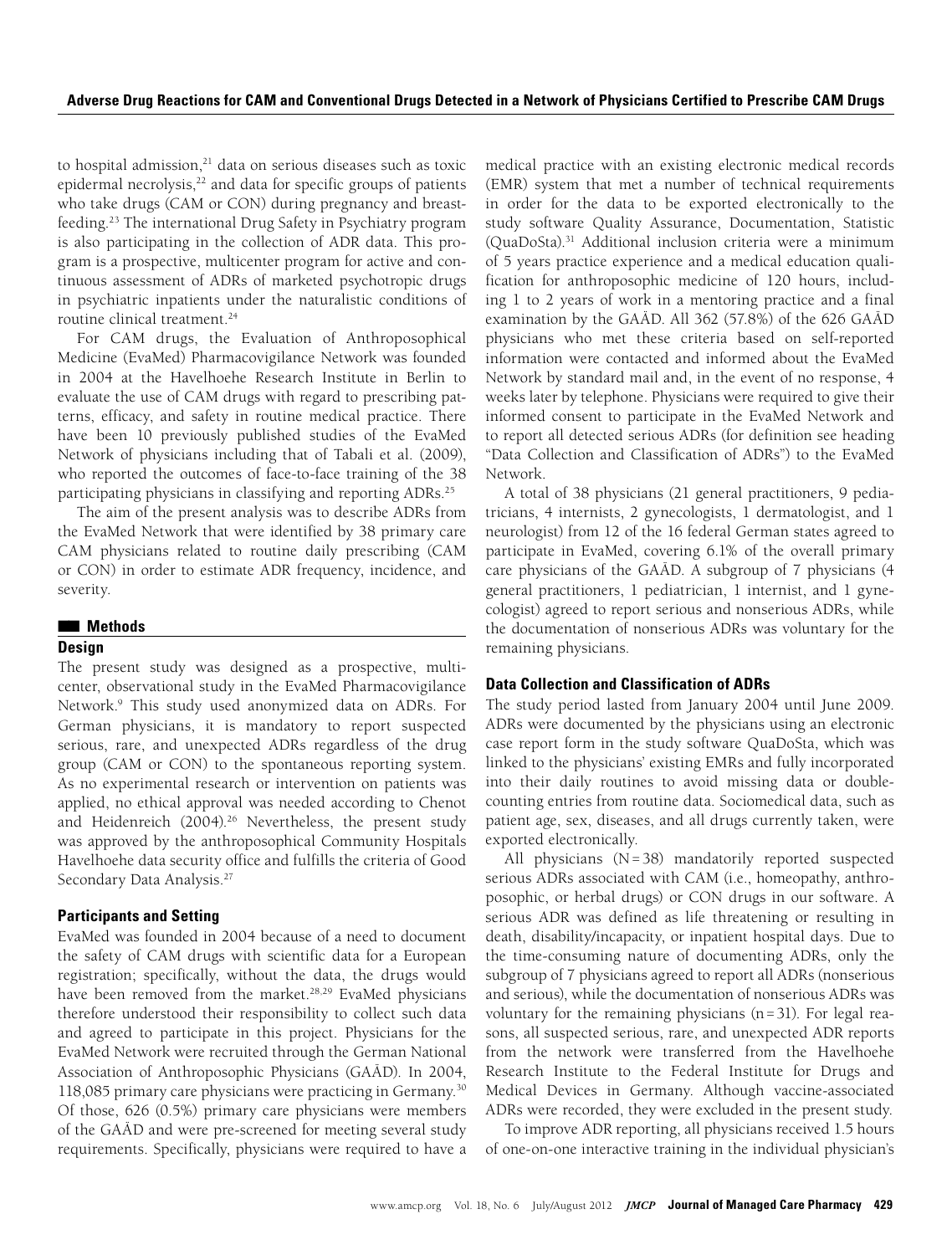| <b>ADR</b> Evaluation                                   | Categorization                                                                                                                                                                                                                     | Sources                                                                           | Evaluator <sup>a</sup>      |  |
|---------------------------------------------------------|------------------------------------------------------------------------------------------------------------------------------------------------------------------------------------------------------------------------------------|-----------------------------------------------------------------------------------|-----------------------------|--|
| Seriousness                                             | Nonserious and serious                                                                                                                                                                                                             | International Conference on<br>Harmonization <sup>47</sup>                        | Research<br>Institute       |  |
|                                                         | "Serious" defined as:<br>• results in death<br>• requires inpatient hospitalization or prolongation of<br>existing hospitalization<br>• results in persistent or significant disability/incapacity<br>• is life threatening        |                                                                                   |                             |  |
| Severity<br>(describe the intensity<br>of ADR symptoms) | • Grade I (mild)<br>• Grade II (moderate)<br>• Grade III (severe)<br>• Grade IV (life threatening)                                                                                                                                 | World Health Organization Adverse<br>Reaction Terminology (WHO ART) <sup>48</sup> | Participating<br>physicians |  |
| System organ classes<br>(affected organ system)         | 26 SOCs<br>(e.g., gastrointestinal disorders)                                                                                                                                                                                      | Medical Dictionary for Regulatory<br>Activities Version 13.0 <sup>49</sup>        | Research<br>Institute       |  |
| Causality<br>(possible confounding factors)             | • Certain<br>• Probable<br>• Possible<br>• Unlikely<br>• Conditional<br>· Unclassified<br>· Unassessable                                                                                                                           | Uppsala Monitoring Centre <sup>50</sup>                                           | Research<br>Institute       |  |
| Management                                              | · Drug withdrawal<br>• Reduction of the dose<br>• Change of therapy<br>• No change in drug and no additional treatment<br>• Others                                                                                                 | World Health Organization <sup>51</sup>                                           | Participating<br>physicians |  |
| Outcome                                                 | • Recovered<br>• Not yet recovered (improvement, without complete<br>remission of the ADR but expected complete recovery)<br>• Permanent damage (complete remission of the ADR is<br>not expected)<br>$\bullet$ Unknown<br>• Death | World Health Organization <sup>51</sup>                                           | Participating<br>physicians |  |

*aThe Havelhoehe Research Institute (Berlin) administers the Evaluation of Anthroposophical Medicine (EvaMed) Pharmacovigilance Network for 38 participating physicians who are certified to prescribe CAM drugs.* 

*ADR=adverse drug reaction; CAM=complementary and alternative medicine; SOC=system organ class.*

office on documenting ADRs after 21 months of participation in the EvaMed Network.<sup>[25](http://www.ncbi.nlm.nih.gov/pmc/articles/PMC2728721/?tool=pubmed)</sup> The training was divided into a theoretical and a practical component. The theoretical component consisted of a presentation on the economic and epidemiological importance of ADRs, as well as on the definition and classification of ADRs by seriousness, severity, and causality. Each physician received a manual summarizing the main points of the training session. The practical component included a problem-based learning course that provided examples of how to document ADRs using the QuaDoSta software package.

Physicians categorized the seriousness, severity, and causality of each ADR (Table 1). For the causality assessment, physicians selected relevant drugs, comedications, and present diagnoses from an electronic list generated from prescription data. In the normal routine, ADR data files were sent by the physicians to the Havelhoehe Research Institute every 2 months. In case of a serious ADR, the physicians had to inform the Research Institute within 24 hours. The physicians were compensated €15 (approximately US\$20) per reported ADR (independent of being classified as nonserious or serious), based on a medical fee schedule to compensate for their time. No further money or incentive for participating was provided.

The Research Institute phoned each prescriber to confirm that his/her bimonthly report had been received and asked each prescriber to supply any missing data, as necessary. Each ADR was evaluated consecutively and independently by 2 physicians from the Research Institute (study contributors Lueke and Buchwald) who were trained in ADR evaluation, using a separate electronic case report verification form. Completeness, plausibility (e.g., association in time between drug administration and ADR), classification of ADR seriousness and severity, and assessment of causality were evaluated without regard to the conclusions of the participating physicians. In cases of disagreement between the 2 research physicians, a group of 3 physicians and 2 pharmacists (physician contributors Girke and Kröz and coauthor Matthes and pharmacist contributors Brüggmann and Hartmann) discussed each case until agreement was reached. The analysis is based on these verified data.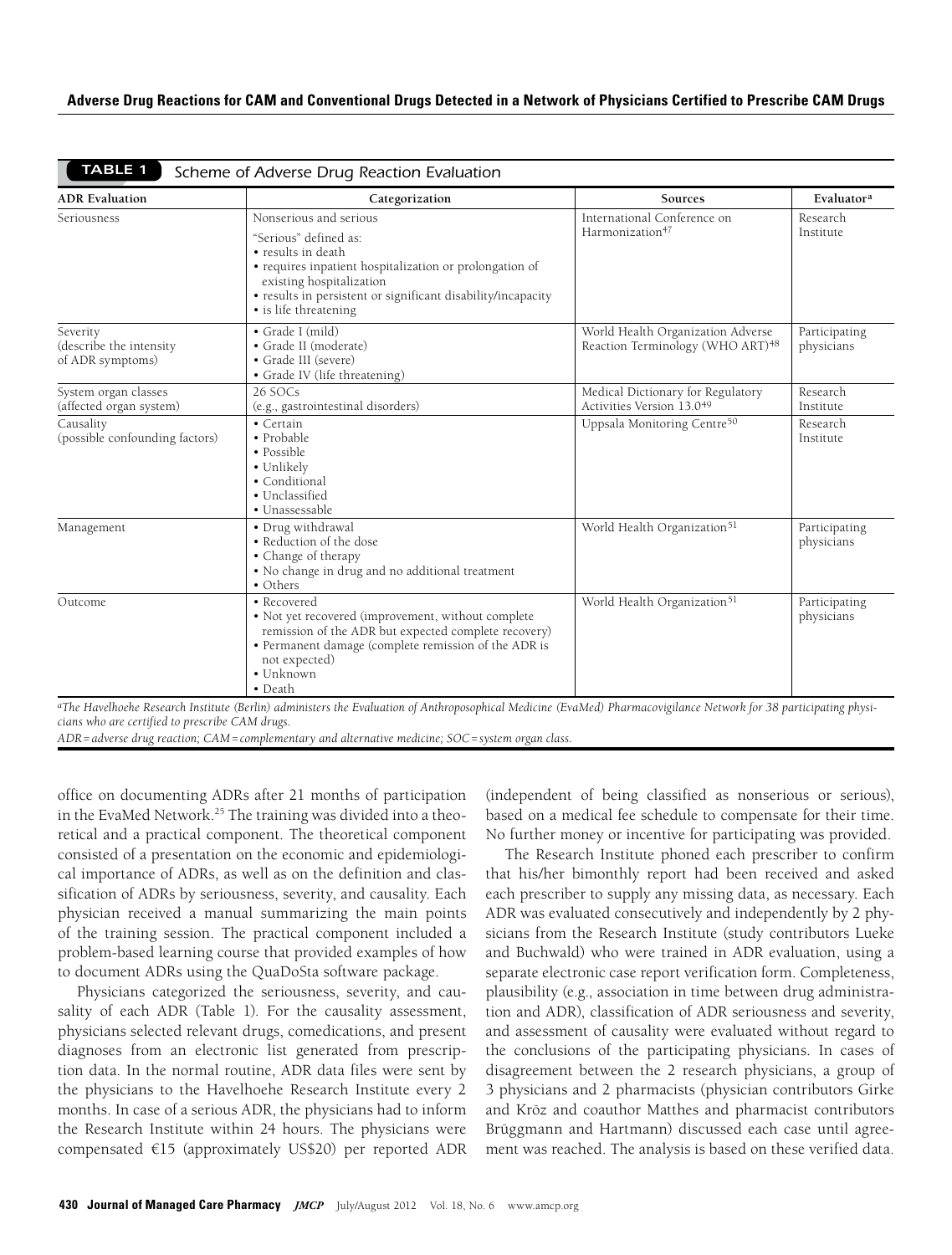

*in Deutschland).*

No ADR reports were rejected in this validation process. In the case of implausibility or incompleteness, the ADR was checked, and missing information was added. After that step, the ADR was transferred into the database for analysis.

## **Data Evaluation**

**Drug Characteristics.** Prescribed drugs were recorded by each physician using the German National Drug Code (Pharmazentralnummer; PZN) and then were coded by the Research Institute using the Anatomical Therapeutic Chemical (ATC) classification based on the 2005 WHO-ATC index to assign the ADR reports to drug classes (e.g., psycholeptics or antibacterial for systemic use). ATC divides the active substances of each treatment into the organs or systems on which they act and their therapeutic, pharmacological, and chemical properties. Therefore, each group can include CON as well as CAM drugs.<sup>32</sup>

Type of drug was subdivided into 2 groups, CAM and CON drugs, using the ABDA (German acronym for the Federal Confederation of German Pharmacist Associations) database definition. The German ABDA database contains a broad range of data on all currently available medicinal drugs and substances, including information on active and nonactive ingredients, ATC, pharmaceutical form, package size, and retail price. Polypharmacy was determined according to the number of all prescribed drugs (CAM or CON) and was defined as minor (2-3 drugs), moderate (4-5 drugs), or major (more than 5 drugs), based on the method described by Veehof et al. (2000).<sup>33</sup>

**Diseases.** Current diseases were recorded by the physician using the *International Classification of Diseases, Tenth Revision*  (ICD-10). Multiple diseases were considered by the Research Institute if more than 2 diseases were diagnosed in the time period during which the drug that triggered the ADR was prescribed.<sup>[33](http://fampra.oxfordjournals.org/content/17/3/261.long)</sup>

**Adverse Drug Reactions.** ADRs were defined, according to the WHO definition, as a response to a medicine that is noxious and unintended and that occurs at doses normally used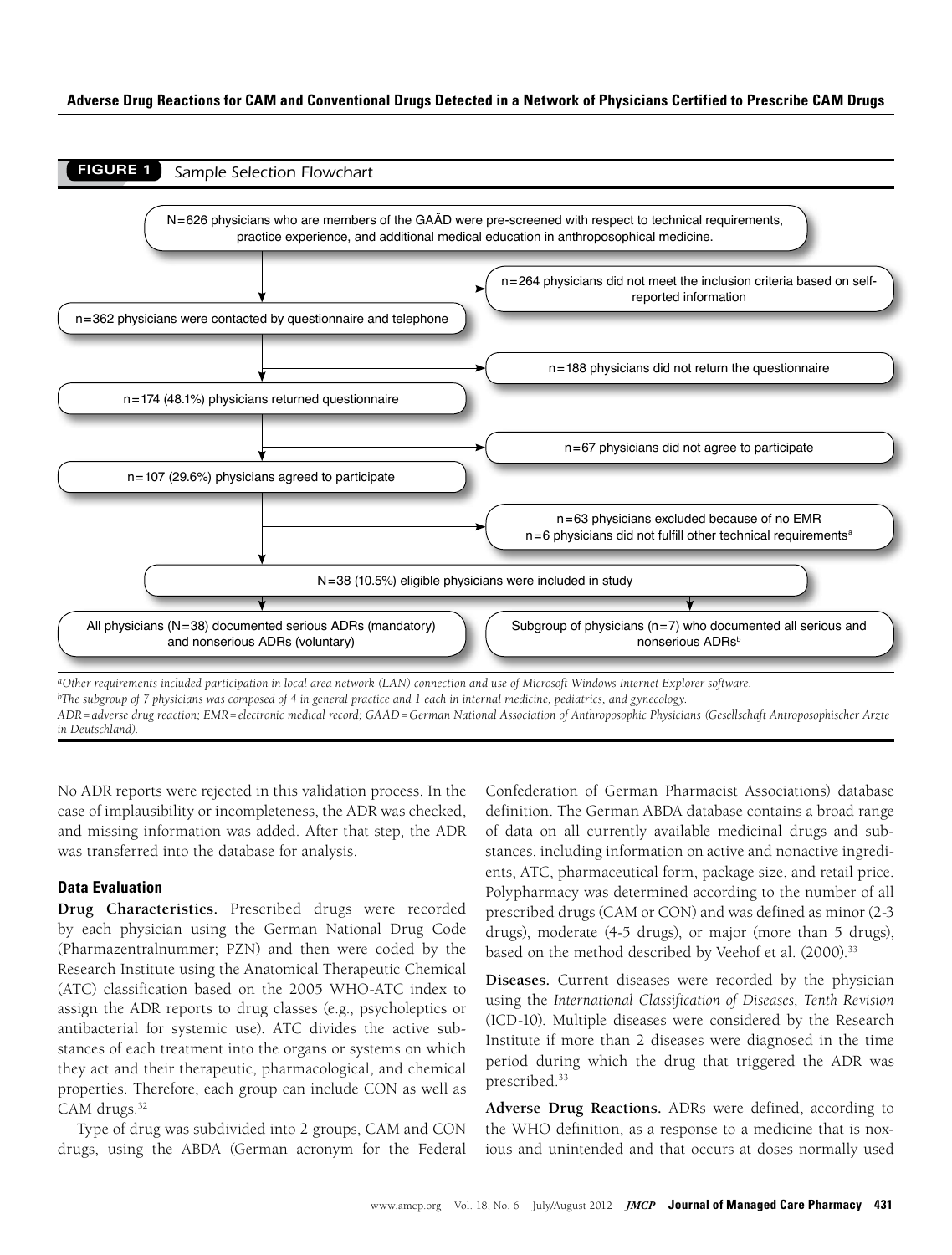| <b>TABLE 2</b><br>Incidence of ADRs by Patient Age<br>and Sex for Patients in the Prescriber<br>Subgroup ( $n=7$ Physicians) <sup>a</sup> |                |            |            |                                              |           |
|-------------------------------------------------------------------------------------------------------------------------------------------|----------------|------------|------------|----------------------------------------------|-----------|
|                                                                                                                                           | Number of ADRs |            |            | <b>Number of Patients</b>                    |           |
|                                                                                                                                           | Total          | <b>CAM</b> | <b>CON</b> | with ADRs/Total<br><b>Number of Patients</b> | Incidence |
| Children (aged 17 years or younger)                                                                                                       |                |            |            |                                              |           |
| All children                                                                                                                              | 257            | 62         | 195        | 241/16,032                                   | 1.5%      |
| Female                                                                                                                                    | 116            | 28         | 88         | 111/7,641                                    | 1.5%      |
| Male                                                                                                                                      | 141            | 34         | 107        | 130/8,391                                    | 1.5%      |
| Adults (aged 18 years or older)                                                                                                           |                |            |            |                                              |           |
| All adults                                                                                                                                | 70             | 33         | 37         | 67/9,934                                     | 0.7%      |
| Female                                                                                                                                    | 58             | 28         | 30         | 55/6,922                                     | 0.8%      |
| Male                                                                                                                                      | 12             | 5          | 7          | 12/3,012                                     | 0.4%      |
| Total                                                                                                                                     | 327            | 95         | 232        | 308/25,966                                   | 1.2%      |
|                                                                                                                                           |                |            |            |                                              |           |

*aPhysicians who agreed to report both serious and nonserious ADRs for CAM and CON therapies.*

*ADR=adverse drug reaction; CAM=complementary and alternative medicine; CON=conventional.*

in humans.34 Therefore, ADRs due to drug use in an off-label manner were excluded in the current analysis. The complete evaluation scheme for ADRs is shown in Table 1. Severity is an arbitrary scale of intensity of the ADR symptom. The severity of ADRs (mild to life threatening) shows the individual influence of the symptoms on the patient.

The source of information for verification of potential ADRs was the manufacturer´s summary of product characteristics (German: "Fachinformation"). ADRs were evaluated with respect to the following:

- • patient demographics, present diagnoses for which the triggering drug of the ADR were prescribed, and involved drugs, as documented in the physicians' EMR systems.
- • associated drug classes and type of drugs, which were determined in the Research Institute after ADR documentation by linking the ADR report to the ATC and ABDA database.
- the kind of ADR, action(s) taken to manage the ADR, and outcome of the ADR, which were directly analyzed from the data recorded by the physicians.

**Statistical Analysis.** All statistical analyses were performed using SPSS for Windows, version 16.0 (IBM SPSS, Armonk, NY). Descriptive analysis was used to determine ADR rates. Means and standard deviations (SDs) were calculated for continuous, normally distributed data. For age, which had a skewed distribution, medians and interquartile ranges (IQRs) were reported. ADR incidence rates were calculated as the percentage of patients with ADRs divided by the total number of patients at risk during the study period. ADR frequencies for drug classes were calculated as the percentage of suspected ADRs for each drug class divided by the number of prescriptions for the drug class during the study period.

| <b>TABLE 3</b>                                                                                              | Rates of Serious and Nonserious ADRs<br>for Prescriber Subgroup ( $n=7$ Physicians) <sup>a</sup> |             |  |  |  |
|-------------------------------------------------------------------------------------------------------------|--------------------------------------------------------------------------------------------------|-------------|--|--|--|
|                                                                                                             | CAM                                                                                              | <b>CON</b>  |  |  |  |
| Total number of prescriptions (n)                                                                           | 213,900                                                                                          | 178,343     |  |  |  |
| Serious ADRs—rate per 10,000 prescriptions (n)                                                              | 0.00(0)                                                                                          | 0.56(10)    |  |  |  |
| Nonserious ADRs—rate per 10,000 prescriptions (n)                                                           | 4.44 (95)                                                                                        | 12.44 (222) |  |  |  |
| All ADRs—rate per 10,000 prescriptions                                                                      | 4.44                                                                                             | 13.01       |  |  |  |
| <sup>a</sup> Physicians who agreed to report both serious and nonserious ADRs for CAM and<br>CON therapies. |                                                                                                  |             |  |  |  |
| $ADR = adverse$ drug reaction; $CAM = complementary$ and alternative medicine;<br>$CON=conventional$ .      |                                                                                                  |             |  |  |  |

Subgroup analyses were performed for patient age groups (aged 17 years or younger vs. aged 18 years or older), gender, type of suspected drug (CAM vs. CON), ADR reaction according to system organ class (SOC), rechallenge, causality, management, and outcome of ADR. Comparisons between groups were made using Pearson's chi-square test.

## ■■  **Results**

A total of 38 physicians (10.5% of the physicians contacted) from 12 of the 16 German states participated (21 general practitioners, 9 pediatricians, 4 internists, 2 gynecologist, 1 dermatologist, and 1 neurologist) and fulfilled the technical requirements and the inclusion criteria (Figure 1). No physician was excluded because of less than 5 years practical experience and/or additional qualification. The mean (SD) age of the physicians was 48 (6.1) years, and 55% were male. In total, 88,431 patients were treated in the study period. Median (IQR) age was 13 (4-43) years; 56.5% were female; and 53.9% were aged 17 years or younger. Overall, 1,018,626 treatments were prescribed by the whole sample of 38 physicians, 54.8% (n=558,207) for CAM.

#### **Subgroup Analysis of Serious and Nonserious ADRs**

Seven physicians from general medicine  $(n=4)$ , pediatrics  $(n=1)$ , internal medicine  $(n=1)$ , and gynecology  $(n=1)$  agreed to report serious and nonserious ADRs. Within this subgroup, 25,966 patients (median [IQR] age=11 [4-38] years; female=56.1%) received a total of 392,243 drugs (CON=45.5%, n=178,343). One-third (36.8%) of the patients were treated by general practitioners, 46.0% by pediatricians, 16.3% by internists, and 0.9% by other practitioners.

In the subgroup of 7 physicians, 327 ADRs were reported altogether, of which 10 were serious. All serious ADRs were associated with CON drugs. According to the severity of the reported ADRs, 14.1% (n=47) were classified as grade I (mild); 78.9% (n=258) as grade II (moderate); 6.1% (n=20) as grade III (severe), and 0.6% (n=2) as grade IV (life threatening). ADR report counts and incidence rates classified by subgroup (age group, sex, and type of medication) are shown in Table 2. ADR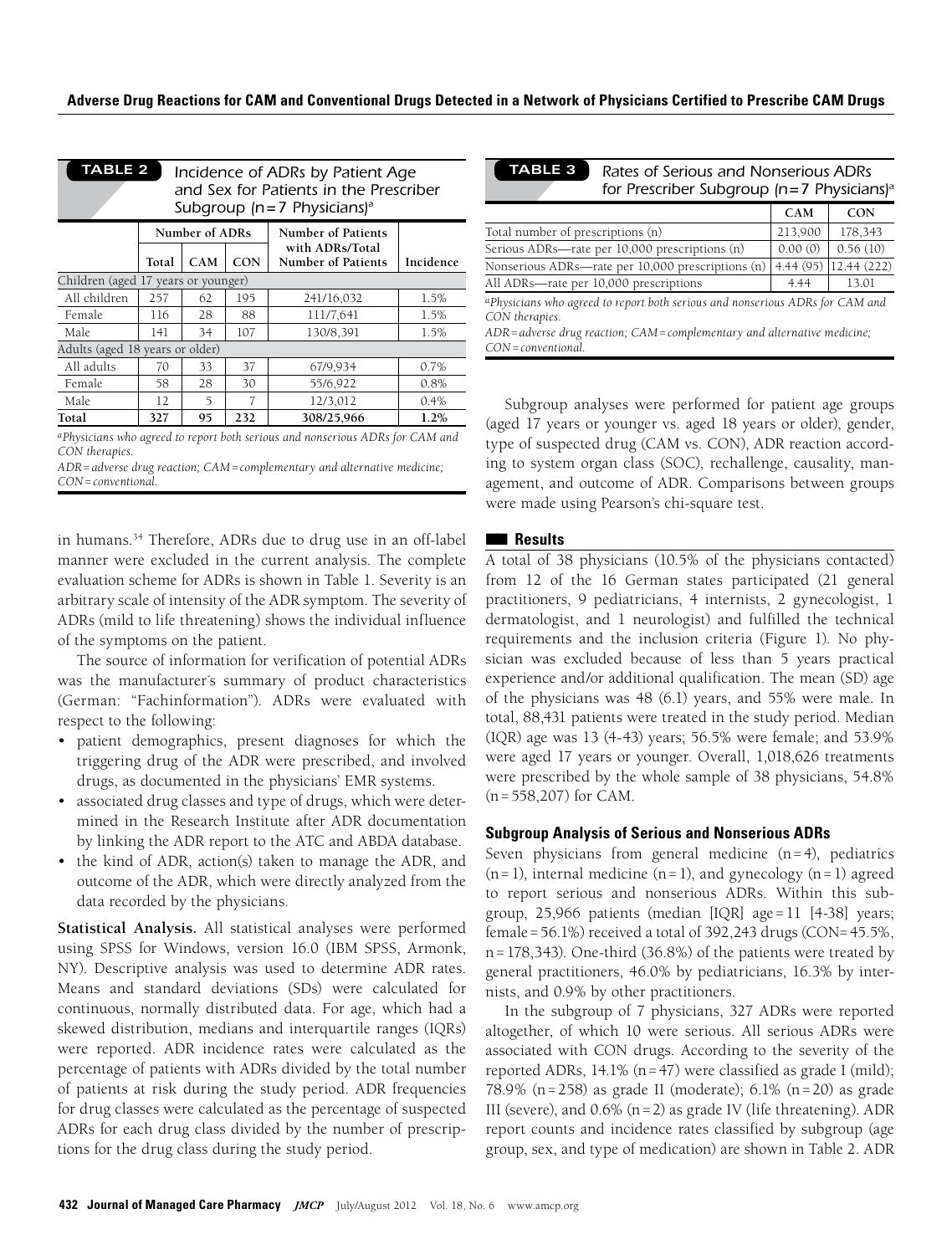| Adverse Drug Reactions for CAM and Conventional Drugs Detected in a Network of Physicians Certified to Prescribe CAM Drugs |  |
|----------------------------------------------------------------------------------------------------------------------------|--|
|                                                                                                                            |  |

| <b>TABLE 4</b><br>Frequency of ADRs for Drugs with at Least 4 Reports in the Prescriber Subgroup (n=7 Physicians) |                               |                   |                            |                             |                                 |                           |
|-------------------------------------------------------------------------------------------------------------------|-------------------------------|-------------------|----------------------------|-----------------------------|---------------------------------|---------------------------|
| Active Pharmaceutical Ingredient <sup>a</sup>                                                                     | <b>ATC</b><br>Code            | Number<br>of ADRs | Number of<br>Prescriptions | <b>ADR</b><br>Frequency (%) | Severity<br>(WHO Gradeb)        | <b>ADR</b><br>Seriousness |
| Cefadroxil                                                                                                        | <b>IO1DB05</b>                | 10 <sup>°</sup>   | 465                        | 2.15                        | $I = 1$ , $II = 9$              | 10 nonserious             |
| Clarithromycin                                                                                                    | <b>IO1FA09</b>                | $\mathsf{Q}$      | 559                        | 1.61                        | $II = 8$ . $III = 1$            | 9 nonserious              |
| Erythromycin                                                                                                      | <b>JO1FA01</b>                | 26                | 1,702                      | 1.53                        | $I = 3$ , $II = 22$ , $III = 1$ | 25 nonserious, 1 serious  |
| Amoxicillin                                                                                                       | <b>JO1CA04</b>                | 31                | 2,276                      | 1.36                        | $I = 2$ , $II = 26$ ; $III = 3$ | 29 nonserious, 2 serious  |
| Methylphenidate                                                                                                   | N06BA04                       | 6                 | 443                        | 1.35                        | $II = 6$                        | 6 nonserious              |
| Sulfamethoxazole and trimethroprim                                                                                | <b>IO1EE01</b>                | $\overline{7}$    | 745                        | 0.94                        | $I = 2$ , $II = 3$ ; $III = 2$  | 6 nonserious, 1 serious   |
| Mucolythics combination                                                                                           | <b>R05CB10</b>                | $\overline{7}$    | 1,190                      | 0.59                        | $II = 7$                        | 7 nonserious              |
| Acetylcysteine                                                                                                    | R05CB01                       | 6                 | 1,194                      | 0.50                        | $I = 1$ , $II = 5$              | 6 nonserious              |
| Benzathine phenoxymethylpenicillin                                                                                | <b>JO1CE10</b>                | 5                 | 996                        | 0.50                        | $I = 1$ , $II = 4$              | 5 nonserious              |
| Cefaclor                                                                                                          | <b>JO1DC04</b>                | 17                | 4,559                      | 0.37                        | $I = 1$ , $II = 16$             | 17 nonserious             |
| Phenoxymethylpenicillin                                                                                           | <b>JO1CE02</b>                | 9                 | 2,561                      | 0.35                        | $I = 1$ , $II = 7$ , $III = 1$  | 9 nonserious              |
| Pelargonium sidoides root-CAM                                                                                     | R05CP05                       | $\overline{4}$    | 1,940                      | 0.21                        | $I = 1$ , $II = 3$              | 4 nonserious              |
| Drug combination of<br>Primula root<br>Thyme herb<br>Drosera herb-CAM                                             | R05CP03<br>R05CP01<br>R05DP01 | $\overline{4}$    | 2,203                      | 0.18                        | $I = 1$ , $II = 3$              | 4 nonserious              |
| Ivy leaves-CAM                                                                                                    | R05CP02                       | 11                | 6,575                      | 0.17                        | $I = 1$ , $II = 10$             | 11 nonserious             |
| Cefuroxime                                                                                                        | <b>JO1DC02</b>                | $\overline{4}$    | 404                        | 0.99                        | $I = 1$ , $II = 3$              | 4 nonserious              |
| Salbutamol                                                                                                        | R03AC02                       | 5                 | 5,394                      | 0.09                        | $II = 4$ , $IV = 1$             | 4 nonserious, 1 serious   |
| Drug combination of<br>Primula root<br>Thyme herb-CAM                                                             | R05CP03<br>R05CP01            | $\overline{4}$    | 4,357                      | 0.09                        | $II = 4$                        | 4 nonserious              |
| Paracetamol                                                                                                       | N02BE01                       | $\overline{4}$    | 10,741                     | 0.04                        | $I = 1$ , $II = 3$              | 4 nonserious              |

*aAgents in the list are conventional drugs unless marked as CAM.*

*bSee Table 1 for description of WHO grades.*

*ADR=adverse drug reaction; ATC=Anatomical Therapeutic Chemical; CAM=complementary and alternative medicine; WHO=World Health Organization.*

rates per 10,000 prescriptions were 4.4 for CAM and 13.0 for CON (Table 3).

Of 232 CON ADR reports, amoxicillin (13.4%, n=31) was the most reported suspected drug; of the amoxicillin ADRs, the most frequently documented symptom was drug rash (41.9%, n=13; Table 4). Cefadroxil had the highest ADR rate per prescription (2.2%). Of 95 CAM ADRs, ivy leaves were the most reported ingredient  $(11.6\%, n=11)$  with the following documented reactions: anal pain  $(n=2)$ , drug rash  $(n=2)$ , vomiting  $(n=3)$ , inflammation of the skin  $(n=1)$ , enteritis  $(n=1)$ , pruritus  $(n=1)$ , and abdominal pain  $(n=1)$ . The ADR rate per prescription for ivy leaves was 0.17%. For the reported ADRs, ivy leaves in 9 cases were administered as suppository and in 2 cases orally as syrup.

## **Analysis of ADRs from the Total Sample (N=38 Physicians)**

A total of 430 ADR reports was received and screened from the complete sample of 38 physicians; 18 reports were classified as "off-label use" and thus were excluded, leading to a final count of 412 reported ADRs in 389 patients. Of these, 124 (30.1%) were for CAM drugs. Most of the ADRs were reported by pediatricians (65.3%, n=269), followed by general practitioners  $(22.6\%, n=93)$  and others  $(12.1\%, n=50)$ . The majority of the ADRs was reported in children (69.2%, n=285). In children, 75.8% (n=216) of the ADR reports were associated with CON drugs. In adults, 127 ADRs were reported, and  $56.7\%$  (n=72) were associated with CON drugs. Of 412 ADRs, 232 (56.3%) occurred in female patients.

Physicians reported mostly nonserious ADRs (96.6%, n=398); all 14 serious ADRs were associated with CON. For the 31 physicians for whom it was voluntary to report nonserious ADRs, 71 nonserious ADRs were reported. The remaining 327 nonserious ADRs were reported by the subgroup of the physicians (n=7) who reported all ADRs. The primary reason for the classification of an ADR as serious was hospital admission (n=9 of 14 [64.3%] serious ADRs).

The severity of the reported ADRs was classified according to WHO-Adverse Reaction Terminology (ART) as grade I (mild) in 15.0% ( $n=62$ ) of the 412 cases, grade II (moderate) in 75.0%  $(n=309)$ , grade III (severe) in 9.2%  $(n=38)$ , and grade IV (life threatening) in  $0.7\%$  (n=3). Among the 124 CAM-associated ADRs, 96.0% (n=119) were classified as mild or moderate (grade I or II), and 4.0% (n=5) were severe (grade III).

#### **Drugs Associated with ADRs**

In identifying drugs associated with ADRs, we assumed that more than 1 drug could be associated with an ADR. For example, if a patient was taking 2 drugs at the time of an ADR,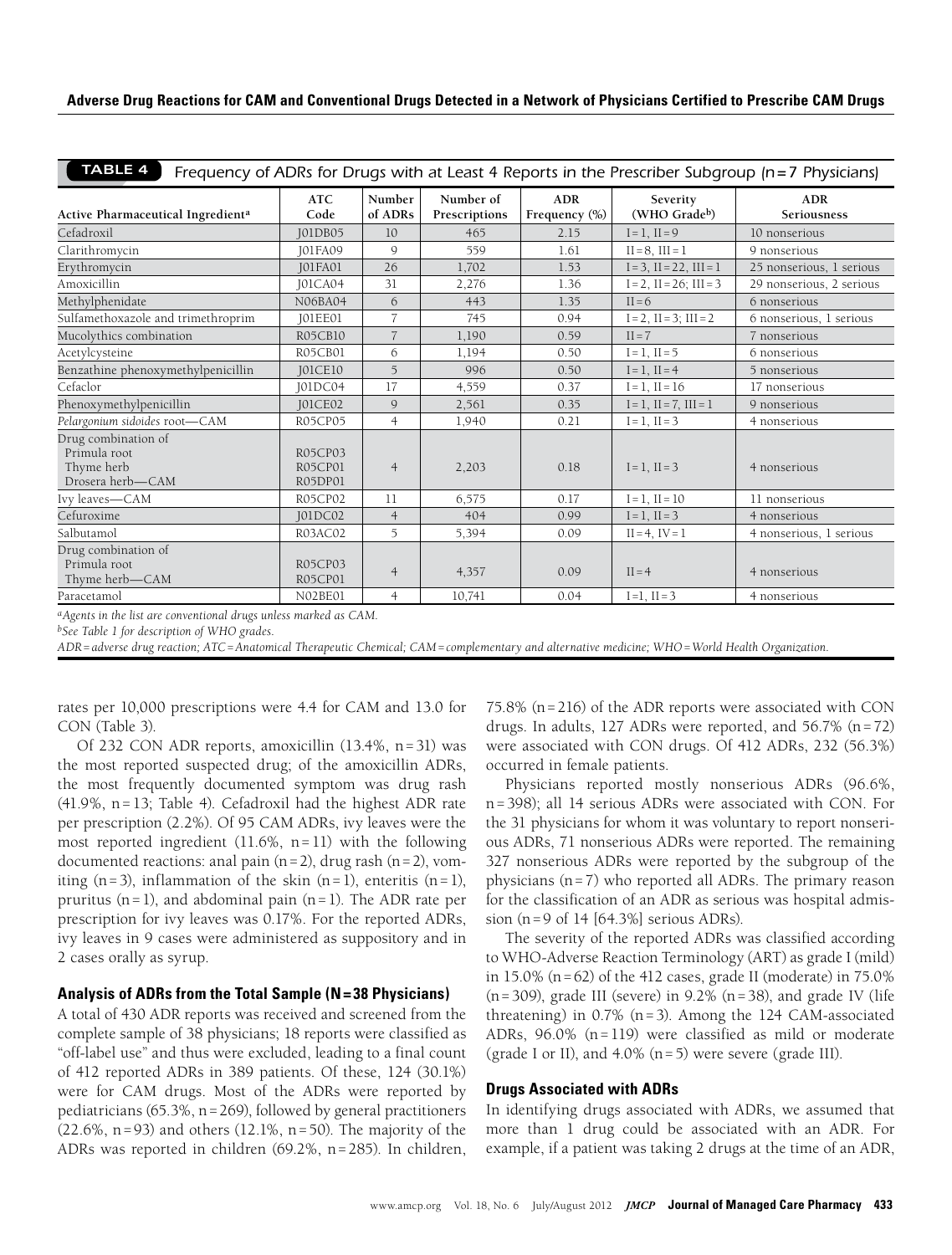| % (n) of Total ADRs |            |                                                                  |  |
|---------------------|------------|------------------------------------------------------------------|--|
| Total               | <b>CAM</b> | <b>CON</b>                                                       |  |
|                     |            |                                                                  |  |
| (339)               | (104)      | 81.6                                                             |  |
| 82.3                | 83.9       | (235)                                                            |  |
| (22)                | (10)       | (12)                                                             |  |
| 5.3                 | 8.1        | 4.2                                                              |  |
| (27)                | (14)       | (13)                                                             |  |
| 6.6                 | 11.3       | 4.5                                                              |  |
| (56)                | (11)       | (40)                                                             |  |
| 13.6                | 8.9        | 13.9                                                             |  |
| 10.7                | (6)        | 13.2                                                             |  |
| (44)                | 4.8        | (38)                                                             |  |
|                     |            |                                                                  |  |
| (363)<br>88.1       | 92.7 (115) | 86.1<br>(248)                                                    |  |
| (34)                | (5)        | 10.1                                                             |  |
| 8.3                 | 4.0        | (29)                                                             |  |
| (0)                 | (0)        | 0.0                                                              |  |
| 0.0                 | 0.0        | (0)                                                              |  |
| (15)                | (4)        | 3.8                                                              |  |
| 3.6                 | 3.2        | (11)                                                             |  |
| (0)                 | (0)        | (0)                                                              |  |
| 0.0                 | 0.0        | 0.0                                                              |  |
| (412)<br>100.0      | 100.0(124) | 100.0(288)                                                       |  |
|                     |            | Medical Management and Outcome<br>of ADRs ( $N = 38$ Physicians) |  |

*aMore than 1 entry was possible for each ADR.*

*bNot yet recovered means that the patient was improved but not completely recovered at the time of evaluation, with complete recovery expected. Permanent damage means that complete remission of the ADR is not expected.*

it was assumed that both drugs were potentially responsible. We found 429 individual drugs associated with 412 ADRs. For CAM, 131 individual drugs for 124 ADR reports were suspected. The drug class "antibacterial medication for systemic use" was most commonly involved in ADR reports (34.3%, n=147 of 429 drugs), followed by "homeopathic and anthroposophical drugs" (22.1%, n=95 of 429 drugs) without special ATC classification, "cough and cold preparations" (9.8%, n=42 of 429 drugs), and drugs for "obstructive respiratory diseases" (3.0%, n=13 of 429 drugs). Among the remaining drug classes (altogether  $30.8\%$ , n=132 of 429 drugs), no drug class comprised more than 3.0% of the ADRs. It should be noted that the ATC drug classes may include both CAM and CON drugs; however, this pattern was observed only in "cough and cold preparations," where 24 drugs were classified as CAM (e.g., ivy leaves) and 18 as CON (e.g., acetylsteine).

## **Types of Reactions/System Organ Classes**

A total of 552 reactions for 412 ADRs were reported. The most commonly affected SOC was "skin and subcutaneous tissue disorders" (30.4%) and "gastrointestinal disorders" (28.2%) in all CAM and CON drugs, followed by "psychiatric disorders" (8.7%); "general disorders and administration site" (6.0%); "nervous system disorders" (6.0%); and "respiratory, thoracic and mediastinal disorders" (4.5%). In sum, we identified 169 reactions reported for 124 CAM-associated ADRs and 383 reactions for 288 CON-associated ADRs.

## **Rechallenge and Causality**

The overall rechallenge rate was 10.0% (n=41); 22 cases of CAM-associated ADRs were rechallenged with 18 cases reporting a positive rechallenge, meaning the former ADRs occurred again. For CON drugs, 19 ADRs were rechallenged with 15 being positive (associated with the former ADRs). In 37 cases, the patient recovered after rechallenge, while symptoms were still present at the time of evaluation in 4 cases of CONassociated ADRs (asthma, pruritus, and 2 cases of eczema).

Concerning causality assessment, 48.3% (n=199) of the 412 reports were rated as probable, and 47.8% (n=197) were rated as possible. Within CAM-associated ADRs, more than one-half of the reports were classified as possible  $(53.2\%, n=66)$ , followed by probable  $(39.5\%, n=49)$ , unlikely  $(5.6\%, n=7)$ , and uncertain (1.6%, n=2). In 150 of 288 (52.1%) CON-associated ADR cases, the causality assessments were classified as probable; 131 (45.5%) were classified as possible, 5 cases (1.7%) unlikely, and 2 cases (0.7%) uncertain.

### **Management and Outcome**

The suspected drug was withdrawn for the management of the ADR in the majority of reports (82.3%, n=339; Table 5). In 363 (88.1%) cases of the reports, the patient recovered from the reaction.

## ■■  **Discussion**

The EvaMed Network is the only German pharmacovigilance system that evaluates prescribing patterns and CAM-related ADRs. Previously published studies included the analysis of an educational program for reporting ADRs and an observational study of prescribing patterns in patients with dementia.<sup>25,[35](http://www.ncbi.nlm.nih.gov/pmc/articles/PMC3178479/?tool=pubmed)</sup> Network data were also used to report ADRs for inpatients in the Community Hospital Havelhoehe.<sup>[36](http://www.ncbi.nlm.nih.gov/pmc/articles/PMC3270557/?tool=pubmed)</sup>

The present study observed ADRs in relation to the number of drugs prescribed and patients exposed by physicians in a primary care network of CAM prescribers. Due to the method of collecting the complete prescription data, both CON and CAM treatments were analyzed for all patients over the complete study period; it was not possible to build groups of CAMversus CON-treated patients. However, we found that 30.1% (n=124 of 412 ADR reports) were associated with CAM out of 558,207 CAM prescriptions, and no ADRs were serious.

Unlike other studies and despite a high workload for documentation, we were able to calculate an incidence rate in a group of physicians who reported both serious and nonserious ADRs.12,15 The overall per patient incidence of ADRs independent of CAM or CON in our study was 1.2%, which differs from those reported in other studies; in one study, the incidence rate for outpatients was reported to be 0.01%, and in another study of frail elderly patients following a hospital stay, the reported ADR rate was 1.92 per 1,000 person-days of follow-up (33% of patients).3,37 One reason for this result might be the setting of our study. While our study was placed in outpatient care with a

*ADR=adverse drug reaction; CAM=complementary and alternative medicine; CON=conventional.*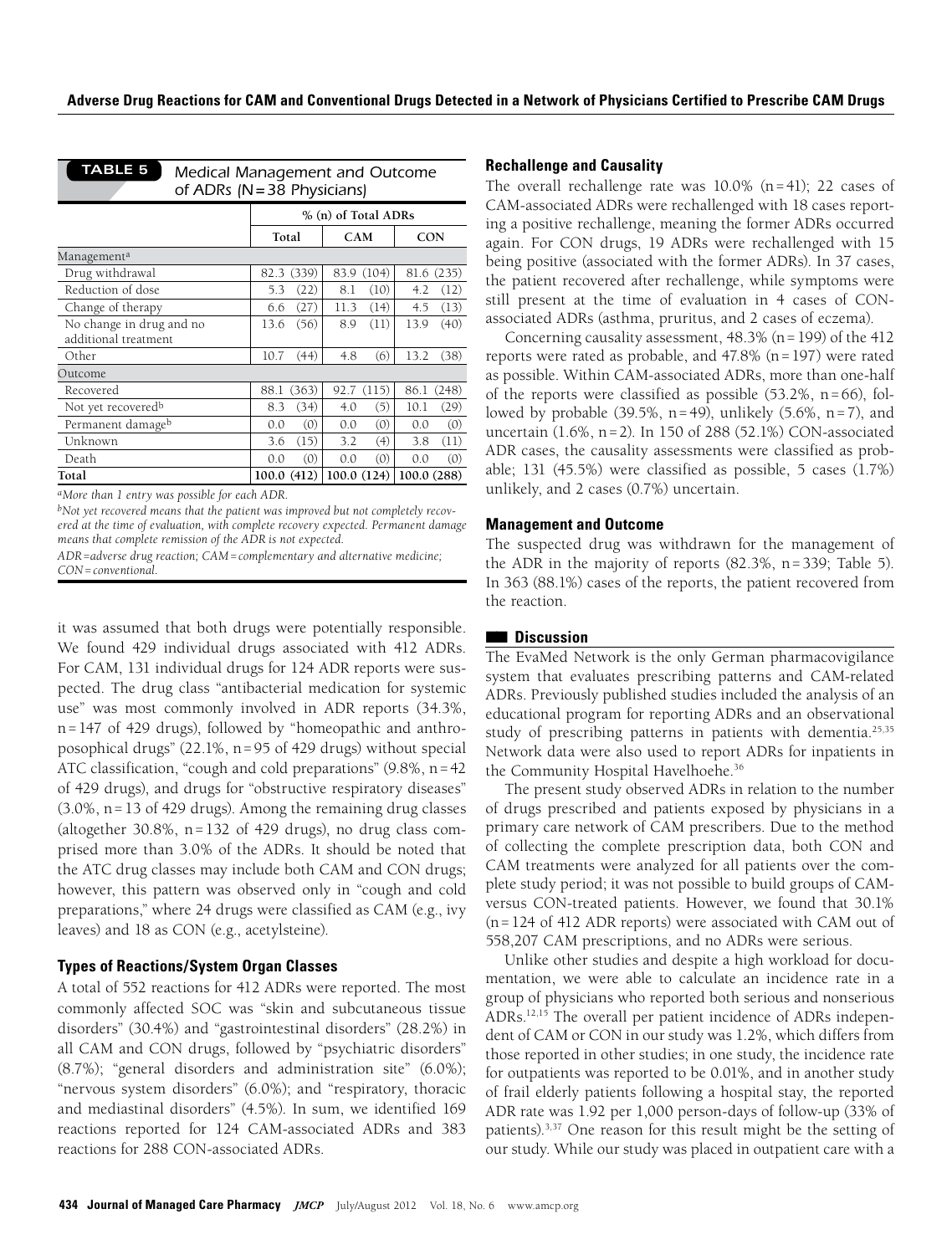heterogenous patient sample, other studies focused on ambula-tory clinic settings<sup>[38](http://www.ncbi.nlm.nih.gov/pmc/articles/PMC1495358/?tool=pubmed)</sup> or on elderly persons.<sup>37[,39](http://jama.jamanetwork.com/article.aspx?articleid=196099)</sup> A further reason could be the way of reporting. The EvaMed system transfers EMR data about drugs and diseases to the study database, avoiding double documentation. While documenting an ADR, physicians were able to connect relevant drugs, comedications, and diseases with ADRs. This system led to an improvement of reporting quality because ADRs attributable to multiple drugs could be recognized. The incidence for children in the present study was also identical (1.5%) to the incidence in a systematic review about ADRs in pediatric outpatients.<sup>40</sup>

As all prescriptions in the practices were generated and automatically coded, it was possible to calculate the frequency of ADRs for CAM and CON drugs prescribed in the subgroup of the 7 physicians. It was also possible to calculate the frequency of ADRs for all prescribed single drugs, which have been calculated in only a few surveys and projects.<sup>41</sup> For CAM-associated ADRs, the most frequently reported ingredient was ivy leaves with an ADR frequency of 0.17% of prescriptions. A study conducted in Germany of the tolerability of dried ivy leaf extract in 52,077 children found an ADR incidence of 0.22%.<sup>42</sup> However, it should be noted that this result is based on the number of patients and is not a rate of ADRs for prescriptions written.

A similar study about drug complications in ambulatory care identified antibiotics as the most involved drug class.<sup>[38](http://www.ncbi.nlm.nih.gov/pmc/articles/PMC1495358/?tool=pubmed)</sup> In the present study, amoxicillin was the most frequent single drug associated with ADRs (n=31 reports). Amoxicillin was perhaps reported more often than other drugs for an ADR because it was more commonly used; cefadroxil had a higher rate of ADRs per prescription (2.2%). Similarly, comparing ivy leaves with *Pelargonium sidoides* root, ivy leaves were used more often, but *Pelargonium sidoides* root had a higher ADR frequency (0.17% of 6,575 prescriptions vs. 0.21% of 1,940 prescriptions, respectively). However, this difference in ADR frequency was small and may not be of much concern clinically.

The frequency of CAM-associated ADRs in our study was low (0.04%) compared with the rates observed in 2 studies of homeopathy and CON for respiratory and ear complaints. In those studies, the rates of adverse effects in patients treated with homeopathy were  $3.1\%$  and  $7.8\%$ , respectively.<sup>43,44</sup> This result might be explained by findings of a systematic review by Thomsen et al.  $(2007)^{45}$  which found that studies with a short follow-up period had a higher ADR frequency than studies with a long follow-up. Thus, the relatively low ADR frequency rate in our study, with its 5.5-year follow-up period, might not be surprising. However, the studies of Haidvogl et al. (2007) and Riley et al. (2001)<sup>[43,](http://www.ncbi.nlm.nih.gov/pmc/articles/PMC1831487/?tool=pubmed)44</sup> also showed a higher frequency in the CON group (7.6% and 22.3%, respectively) compared with the homeopathic group. In our study, the reason for the difference in frequency (0.13% for CON-associated ADRs) might be due to a global, multidisease focus of our participating physicians, diverting their attention from only 1 drug class.

**Organ Systems.** The organ system "skin and subcutaneous tissue disorders" was most commonly affected (30.4%) independent of the type of medication. These results are similar to the studies of Jose and Rao (2006) with an ADR rate of 23.5%,<sup>3</sup> and Honigman et al. (2001) with an ADR rate of 26.0%.<sup>46</sup>

**Causality.** For 48.3% of the 412 ADRs, causality was classified as probable, which is similar to the 53.7% rate of probable causality in the study by Jose and Rao.<sup>3</sup> In the present study, 45.5% of CON ADR reports were classified as probable. For CAM, 39.5% of ADRs were classified as probable and 53.2% as possible, perhaps because CAM ADR reactions were not mentioned in the manufacturer's summary of product characteristics. This finding demonstrates the necessity of documenting and publicizing ADRs. However, causality results should be viewed within the context of a review of causality assessment methods for ADRs, which found that no single method is universally accepted, resulting in problems of reproducibility and validity.<sup>35</sup>

**Management/Rechallenge/Outcome.** Drug withdrawal was the first step for the management of ADRs in both types of medication, which was also reported by Jose and Rao.<sup>3</sup> Rechallenge, when a drug is given again to a patient after it is previously withdrawn, was higher for CAM-associated ADRs (17.7%, 22 rechallenged out of 124 CAM ADRs) compared with CON-associated ADRs (6.6%, 19 rechallenged out of 288 CON ADRs). The overall rechallenge rate was 10.0% (41 rechallenged out of 412 ADRs overall). The switch to a potentially safer alternative drug resulted in this low number. In the majority of reports (88.1%), patients completely recovered, a rate that is similar to that observed by Jose and Rao (80.6%).<sup>3</sup> In no cases did persistent damage occur.

## **Limitations**

This study has several important limitations. The first and foremost limitation of this study is the biased sample of physicians: all were CAM physicians who were willing to participate in this data collection and might have modified their reporting behaviors in response to the needs and settings of the study (Hawthorne Effect). In addition, the group of 38 participating physicians are not representative of physicians in general practice in Germany, including their receipt of an educational intervention to improve ADR reporting.<sup>25</sup> Second, it may also be possible that CAM physicians reported only what they expected, and thus unexpected reactions were not recognized and reported. Third, the reports of potential ADRs could be underestimated because physicians may not have been informed by their patients about the occurrence of all ADRs; it could be that mild and minimal reactions were not reported to the physician and therefore were not documented. Fourth, we do not know whether patients actually consumed the drugs or took them as prescribed (e.g., on an empty stomach or with food). Fifth, a patient may have visited another physician and received drugs that would not have been documented in the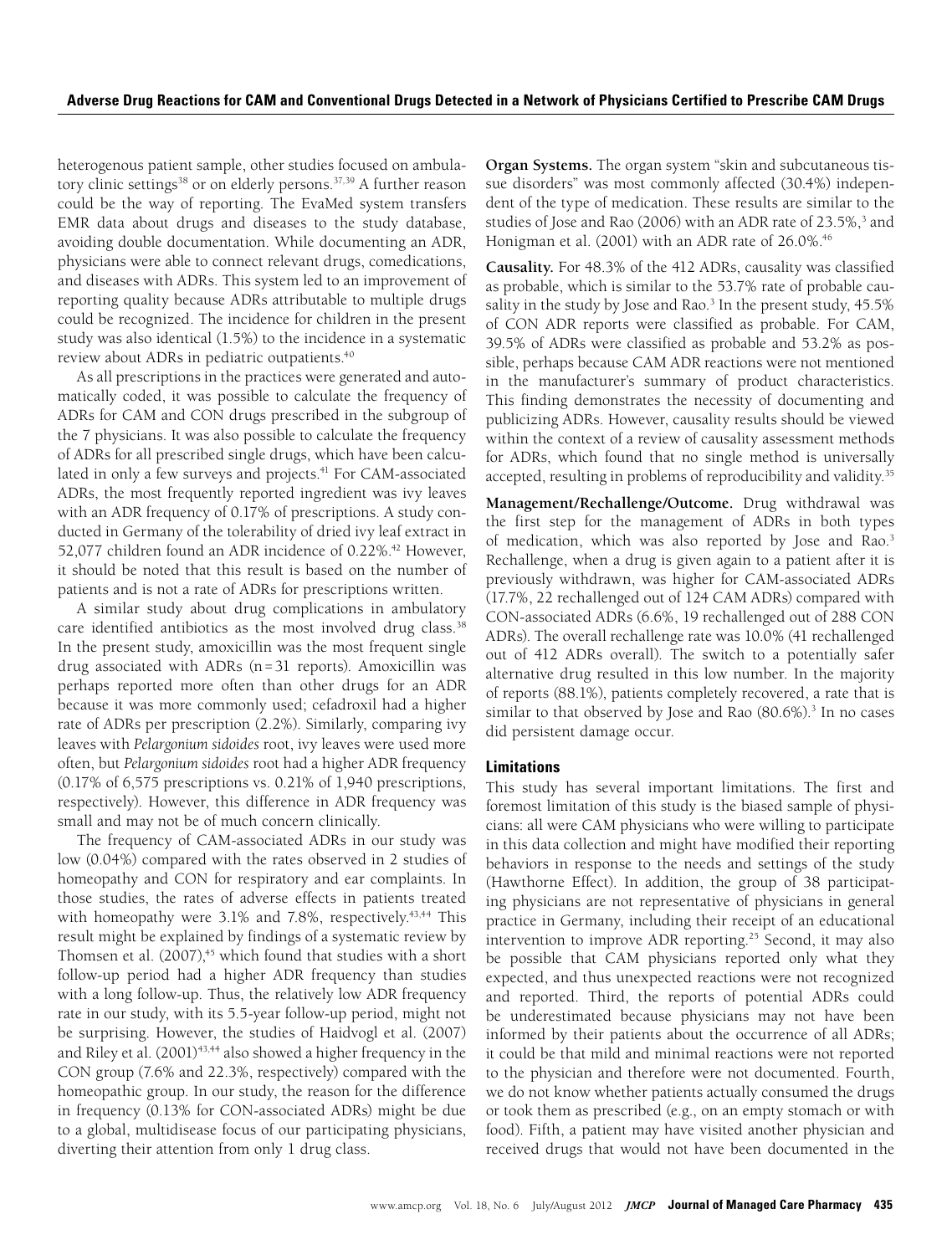EvaMed Network database. Sixth, payment to prescribers of €15 (approximately US\$20) for each reported ADR could have influenced the number of reports.

#### ■■  **Conclusions**

In a small sample of 7 CAM physicians who reported both serious and nonserious ADRs, there were 213,900 CAM prescriptions (54.5%) of 392,243 total prescriptions for CAM and CON drugs. The serious ADR rate was 0.6 per 10,000 prescriptions for CON drugs, and no CAM ADRs were serious. The overall ADR rates per 10,000 prescriptions were 4.4 for CAM prescriptions and 13.0 for CON prescriptions.

#### **Authors**

*At the time of this study, MANUELA TABALI, MSc, was a Researcher, and ELKE JESCHKE, PhD, MSc, was a Researcher, Havelhoehe Research Institute, Berlin, Germany. HARALD MATTHES, MD, is Director, Havelhoehe Research Institute, Berlin, Germany. THOMAS OSTERMANN, PhD, MSc, is Professor, Center for Integrative Medicine, University of Witten/Herdecke, Herdecke, Germany. CLAUDIA M. WITT, MD, MBA, is Professor of Medicine and Vice Director of the Institute for Social Medicine, Epidemiology and Health Economics, Charité University Medical Centre, Berlin, Germany.* 

*CORRESPONDENCE: THOMAS OSTERMANN, PhD, MSc, Center for Integrative Medicine, University of Witten/Herdecke, Herdecke, Germany, Gerhard-Kienle-Weg 4, 58313 Herdecke, Germany. Tel.: +49 (0)2330 62 3314; E-mail: [thomas.ostermann@uni-wh.de](mailto:thomas.ostermann%40uni-wh.de?subject=).*

#### **DISCLOSURES**

This study was supported by a grant from the Software AG Foundation (Darmstadt, Germany) of Software AG [\(http://www.softwareag.com/nordic/](http://www.softwareag.com/nordic/company/companyinfo/foundation/default.asp) [company/companyinfo/foundation/default.asp](http://www.softwareag.com/nordic/company/companyinfo/foundation/default.asp)), one of the largest information technology companies in Germany. The Havelhoehe Research Institute received a 5-year grant, awarded by an independent scientific board of the Software AG Foundation. The sponsors had no influence on the design or implementation of the study; the collection, management, or analysis of data; or the preparation, review, or approval of the manuscript.

The GAÄD is the scientific association of the anthroposophic doctors in Germany that has no formal relationship with the Software AG Foundation and has received no support or grants from the foundation. The EvaMed project recruited physicians from GAÄD members to participate in the project. The EvaMed research project received no financial support from GAÄD.

Concept and design were performed by Matthes, Tabali, and Witt with assistance from Jeschke and Ostermann. The data were collected primarily by Tabali and Jeschke, assisted by Matthes and by acknowledged contributors Brüggmann, Buchwald, Girke, Hartmann, Kröz, and Lueke. The data were interpreted by Tabali, Ostermann, Jeschke, Matthes, and Witt. The manuscript was written primarily by Ostermann and Tabali with the assistance of Witt and was revised primarily by Ostermann and Tabali.

#### **ACKNOWLEDGEMENTS**

The authors thank Katie Renaud for editing the English version of this manuscript. Our special thanks go to Claudia Lueke, MD; Dirk Buchwald, MD; Mathias Kröz, MD; Mathias Girke, MD; Jörg Brüggmann, PharmD; and Andrea Hartmann, MSc, for their participation in ADR classification. Finally, we would like to express our gratitude to all physicians participating in the EvaMed Pharmacovigilence Network.

#### **References**

1. Dunn JD, Cannon HE, Lewis T, Shane-McWhorter L. Development of a complementary and alternative medicine (CAM) pharmacy and therapeutics (P&T) subcommittee and CAM guide for providers. *J Manag Care Pharm.* 2005;11(3):252-58. Available at: [http://www.amcp.org/WorkArea/](http://www.amcp.org/WorkArea/DownloadAsset.aspx?id=7132) [DownloadAsset.aspx?id=7132.](http://www.amcp.org/WorkArea/DownloadAsset.aspx?id=7132)

2. Myers SP, Cheras PA. The other side of the coin: safety of complementary and alternative medicine. *Med J Aust*. 2004;181(4):222-25. Available at: [https://www.mja.com.au/journal/2004/181/4/other-side-coin-safety-comple](https://www.mja.com.au/journal/2004/181/4/other-side-coin-safety-complementary-and-alternative-medicine)[mentary-and-alternative-medicine](https://www.mja.com.au/journal/2004/181/4/other-side-coin-safety-complementary-and-alternative-medicine). Accessed July 13, 2012.

3. Jose J, Rao PG. Pattern of adverse drug reactions notified by spontaneous reporting in an Indian tertiary care teaching hospital. *Pharmacol Res.*  2006;54(3):226-33.

4. National Center for Complementary and Alternative Medicine. Homeopathy: an introduction. July 2009, updated April 2012. Available at: <http://nccam.nih.gov/health/homeopathy>. Accessed July 13, 2012.

5. Steiner R, Wegmann I. *Extending Practical Medicine: Fundamental Principles Based on the Science of the Spirit*. London: Rudolf Steiner Press; 1996.

6. American Botanical Council. Terminology. Available at: [http://abc.herbal](http://abc.herbalgram.org/site/PageServer?pagename=Terminology)[gram.org/site/PageServer?pagename=Terminology.](http://abc.herbalgram.org/site/PageServer?pagename=Terminology) Accessed July 13, 2012.

7. Spielberg, P. Schul- und Komplementärmedizin: Miteinander statt nebeneinander [Conventional and complementary medicine: joined instead of parallel]. *Dtsch Ärztebl*. 2007;104(46):A-3148. Available at: [http://www.aerz](http://www.aerzteblatt.de/archiv/57593)[teblatt.de/archiv/57593](http://www.aerzteblatt.de/archiv/57593). Accessed July 13, 2012.

8. Zaffani S, Cuzzolin L, Benoni G. Herbal products: behaviors and beliefs among Italian women. *Pharmacoepidemiol Drug Saf*. 2006;15(5):354-59.

9. Jeschke E, Ostermann T, Tabali M, et al. Diagnostic profiles and prescribing patterns in everyday anthroposophic medical practice—a prospective multi-centre study. *Forsch Komplementmed*. 2009;16(5):325-33.

10. Agbabiaka TB, Guo R, Ernst E. Pelargonium sidoides for acute bronchitis: a systematic review and meta-analysis. *Phytomedicine*. 2008;15(5):378-85.

11. Jeschke E, Lüke C, Ostermann T, et al. [Prescribing practices in the treatment of upper respiratory tract infections in anthroposophic medicine]. *Forsch Komplementmed*. 2007;14(4):207-15. [Article in German]

12. Matthys H, Kamin W, Funk P, Heger M. Pelargonium sidoides preparation (EPs 7630) in the treatment of acute bronchitis in adults and children. *Phytomedicine*. 2007;14(Suppl 6):S69-S73.

13. Fazio S, Pouso J, Dolinsky D, et al. Tolerance, safety and efficacy of Hedera helix extract in inflammatory bronchial diseases under clinical practice conditions: a prospective, open, multicentre postmarketing study in 9657 patients. *Phytomedicine*. 2009;16(1):17-24.

14. Kemmerich B, Eberhardt R, Stammer H. Efficacy and tolerability of a fluid extract combination of thyme herb and ivy leaves and matched placebo in adults suffering from acute bronchitis with productive cough. A prospective, double-blind, placebo-controlled clinical trial. *Arzneimittelforschung*. 2006;56(9):652-60.

15. Kemmerich B. Evaluation of efficacy and tolerability of a fixed combination of dry extracts of thyme herb and primrose root in adults suffering from acute bronchitis with productive cough. A prospective, doubleblind, placebo-controlled multicentre clinical trial. *Arzneimittelforschung*. 2007;57(9):607-15.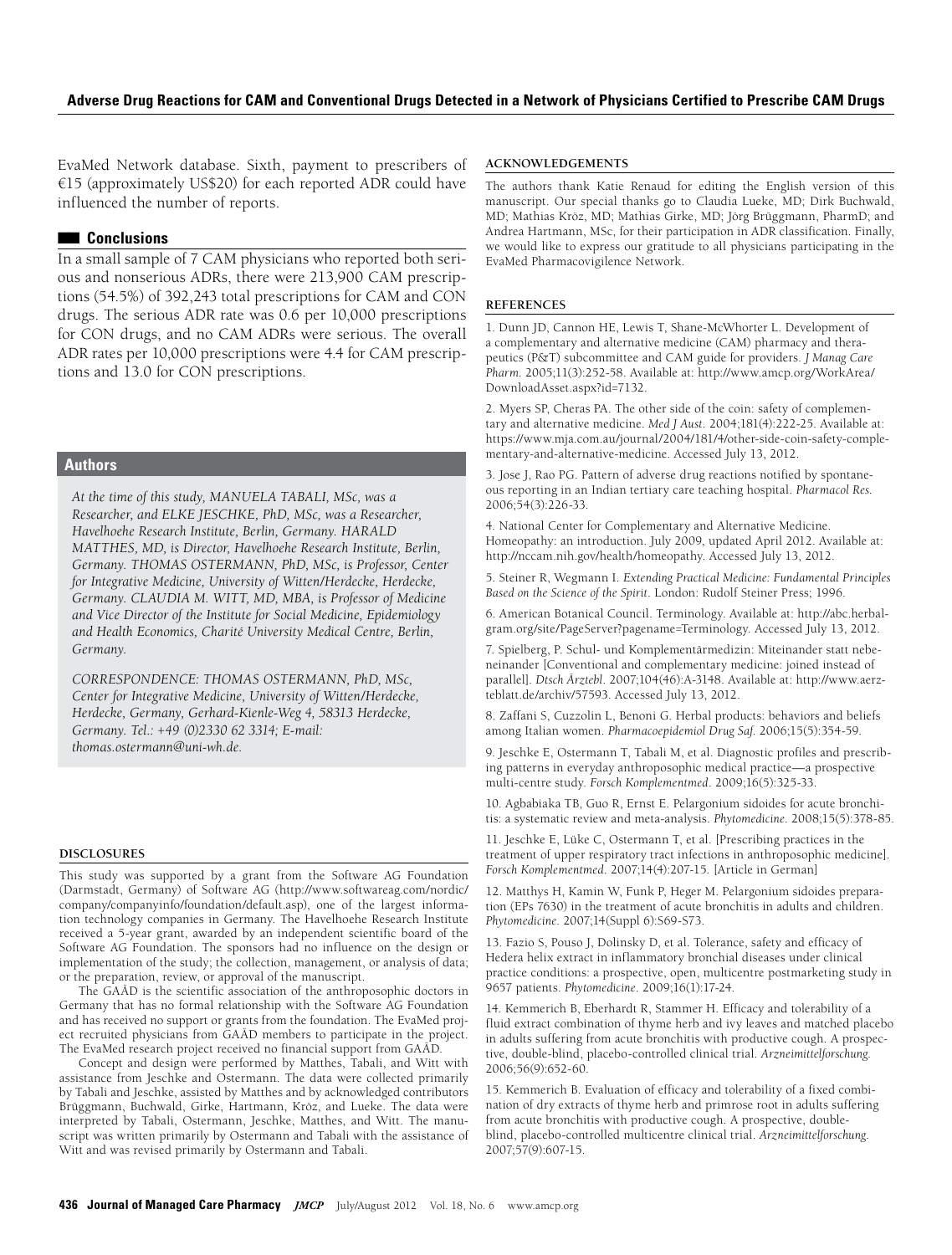16. Farah MH, Edwards R, Lindquist M, Leon C, Shaw D. International monitoring of adverse health effects associated with herbal medicines. *Pharmacoepidemiol Drug Saf*. 2000;9(2):105-12.

17. Baber N. Complementary medicines, clinical pharmacology and therapeutics. *Br J Clin Pharmacol*. 2003;55(3):225. Available at: [http://www.ncbi.nlm.](http://www.ncbi.nlm.nih.gov/pmc/articles/PMC1884207/?tool=pubmed) [nih.gov/pmc/articles/PMC1884207/?tool=pubmed.](http://www.ncbi.nlm.nih.gov/pmc/articles/PMC1884207/?tool=pubmed) Accessed July 13, 2012.

18. Lazarou J, Pomeranz BH, Corey PN. Incidence of adverse drug reactions in hospitalized patients: a meta-analysis of prospective studies. *JAMA*. 1998;279(15):1200-05.

19. Lopez-Gonzalez E, Herdeiro MT, Figueiras A. Determinants of under-reporting of adverse drug reactions: a systematic review. *Drug Saf.*  2009;32(1):19-31.

20. Arzneimittelkommission der Deutschen Ärzteschaft. *Arzneiverordnungen in der Praxis. 1. Aufl*. Berlin: AkdÄ; 2005.

21. Stausberg J, Hasford J. Drug-related admissions and hospital-acquired adverse drug events in Germany: a longitudinal analysis from 2003 to 2007 of ICD-10-coded routine data. *BMC Health Serv Res*. 2011;11:134. Available at: [http://www.ncbi.nlm.nih.gov/pmc/articles/PMC3116475/?tool=pubmed.](http://www.ncbi.nlm.nih.gov/pmc/articles/PMC3116475/?tool=pubmed) Accessed July 13, 2012.

22. Mockenhaupt M. Severe drug-induced skin reactions: clinical pattern, diagnostics and therapy. *J Dtsch Dermatol Ges*. 2009;7(2):142-60.

23. Weber-Schoendorfer C, Schaefer C. The safety of cetirizine during pregnancy. A prospective observational cohort study. *Reprod Toxicol.*  2008;26(1):19-23.

24. Grohmann R, Engel RR, Rüther E, Hippius H. The AMSP drug safety program: methods and global results. *Pharmacopsychiatry*. 2004;37(Suppl 1): S4-S11.

25. Tabali M, Jeschke E, Bockelbrink A, et al. Educational intervention to improve physician reporting of adverse drug reactions (ADRs) in a primary care setting in complementary and alternative medicine. *BMC Public Health*. 2009;9:274. Available at: [http://www.ncbi.nlm.nih.gov/pmc/articles/](http://www.ncbi.nlm.nih.gov/pmc/articles/PMC2728721/?tool=pubmed) [PMC2728721/?tool=pubmed.](http://www.ncbi.nlm.nih.gov/pmc/articles/PMC2728721/?tool=pubmed) Accessed July 13, 2012.

26. Chenot J-F, Heidenreich R. [The role of ethics committees in primary care research projects]. *Z Allg Med*. 2004;80:271-91. [Article in German] Available at: [http://www.allgemeinmedizin.med.uni-goettingen.de/en/](http://www.allgemeinmedizin.med.uni-goettingen.de/en/media/2004_Chenot_Chronifizierung.pdf) [media/2004\\_Chenot\\_Chronifizierung.pdf.](http://www.allgemeinmedizin.med.uni-goettingen.de/en/media/2004_Chenot_Chronifizierung.pdf) Accessed July 13, 2012.

27. Arbeitsgruppe Erhebung und Nutzung von Sekundärdaten der Deutschen Gesellschaft für Sozialmedizin und Prävention; Arbeitsgruppe Epidemiologische Methoden der Deutschen Gesellschaft für Epid e miologie; Deutschen Gesellschaft für Medizinische Informatik, Biometrie und Epidemiologie; Deutschen Gesellschaft für Sozialmedizin und Prävention [Good practice of secondary data analysis, first revision]. *Gesundheitswesen*. 2008;70(1):54-60.

28. Europäisches Parlament und Rat. Richtlinie 2001/83/EG zur Schaffung eines Gemeinsschaftskodex für Humanarzneimittel. November 2001. Available at: [http://eur-lex.europa.eu/LexUriServ/LexUriServ.do?uri=CONSL](http://eur-lex.europa.eu/LexUriServ/LexUriServ.do?uri=CONSLEG:2001L0083:20090720:DE:PDF) [EG:2001L0083:20090720:DE:PDF](http://eur-lex.europa.eu/LexUriServ/LexUriServ.do?uri=CONSLEG:2001L0083:20090720:DE:PDF). Accessed July 13, 2012.

29. Europäisches Parlament und Rat. Richtlinie 2004/24/EG zur Änderung der Richtlinie 2001/83/EG zur Schaffung eines Gemeinschaftskodex für Humanarzneimittel hinsichtlich traditioneller pflanzlicher Arzneimittel. Available at: [http://eur-lex.europa.eu/LexUriServ/LexUriServ.do?uri=OJ:L:20](http://eur-lex.europa.eu/LexUriServ/LexUriServ.do?uri=OJ:L:2004:136:0085:0090:de:PDF) [04:136:0085:0090:de:PDF](http://eur-lex.europa.eu/LexUriServ/LexUriServ.do?uri=OJ:L:2004:136:0085:0090:de:PDF). Accessed July 13, 2012.

30. Kopetsch T. *Dem deutschen Gesundheitswesen gehen die Ärzte aus* [German health care system runs out of physicians]. Bundesärztekammer und Kassenärztliche Bundesvereinigung: Berlin; 2010. Available at: [http://www.](http://www.kbv.de/publikationen/36943.html) [kbv.de/publikationen/36943.html](http://www.kbv.de/publikationen/36943.html). Accessed July 13, 2012.

31. Jeschke E, Shad F, Pissarek J, et al. QuaDoSta—ein frei konfigurierbares System zur Unterstützung multizentrischer Datenerhebungen in medizinischer Versorgung und Forschung [QuaDoSta—a freely configurable system which facilitates multi-centric data collection for healthcare and medical research]. *GMS Med Inform Biom Epidemiol.* 2007;3(2):Doc10. Available at: [http://www.egms.de/static/en/journals/mibe/2007-3/mibe000058.shtml.](http://www.egms.de/static/en/journals/mibe/2007-3/mibe000058.shtml) Accessed July 13, 2012.

32. WHO Collaborating Centre for Drug Statistics Methodology. ATC/ DDD Index 2012. Available at: [http://www.whocc.no/atc\\_ddd\\_index/.](http://www.whocc.no/atc_ddd_index/) Accessed July 13, 2012.

33. Veehof L, Stewart R, Haaijer-Ruskamp FM, Jong BM. The development of polypharmacy. A longitudinal study. *Fam Pract*. 2000;17(3):261- 67. Available at: <http://fampra.oxfordjournals.org/content/17/3/261.long>. Accessed July 13, 2012.

34. Edwards IR, Aronson JK. Adverse drug reactions: definitions, diagnosis, and management. *Lancet*. 2000;356(9237):1255-59.

35. Jeschke E, Ostermann T, Vollmar HC, Tabali M, Schad F, Matthes H. Prescribing patterns in dementia: a multicentre observational study in a German network of CAM physicians. *BMC Neurol.* 2011;11:99. Available at: [http://www.ncbi.nlm.nih.gov/pmc/articles/PMC3178479/?tool=pubmed.](http://www.ncbi.nlm.nih.gov/pmc/articles/PMC3178479/?tool=pubmed) Accessed July 13, 2012.

36. Süsskind M, Thürmann PA, Lüke C, et al. Adverse drug reactions in a complementary medicine hospital: a prospective, intensified surveillance study. *Evid Based Complement Alternat Med*. 2012;2012:320760. Available at: [http://www.ncbi.nlm.nih.gov/pmc/articles/PMC3270557/?tool=pubmed.](http://www.ncbi.nlm.nih.gov/pmc/articles/PMC3270557/?tool=pubmed) Accessed July 13, 2012.

37. Hanlon JT, Pieper CF, Hajjar ER, et al. Incidence and predictors of all and preventable adverse drug reactions in frail elderly persons after hospital stay. *J Gerontol A Biol Sci Med Sci.* 2006;61(5):511-15.

38. Gandhi TK, Burstin HR, Cook EF, et al. Drug complications in outpatients. *J Gen Intern Med*. 2000;15(3):149-54. Available at: [http://www.ncbi.nlm.](http://www.ncbi.nlm.nih.gov/pmc/articles/PMC1495358/?tool=pubmed) [nih.gov/pmc/articles/PMC1495358/?tool=pubmed.](http://www.ncbi.nlm.nih.gov/pmc/articles/PMC1495358/?tool=pubmed) Accessed July 13, 2012.

39. Gurwitz JH, Field TS, Harrold LR, et al. Incidence and preventability of adverse drug events among older persons in the ambulatory setting. *JAMA*. 2003;289(9):1107-16. Available at: [http://jama.jamanetwork.com/article.](http://jama.jamanetwork.com/article.aspx?articleid=196099) [aspx?articleid=196099](http://jama.jamanetwork.com/article.aspx?articleid=196099). Accessed July 13, 2012.

40. Impicciatore P, Choonara I, Clarkson A, Provasi D, Pandolfini C, Bonati M. Incidence of adverse drug reactions in paediatric in/out-patients: a systematic review and meta-analysis of prospective studies. *Br J Clin Pharmacol*. 2001;52(1):77-83. Available at: [http://www.ncbi.nlm.nih.gov/pmc/articles/](http://www.ncbi.nlm.nih.gov/pmc/articles/PMC2014499/?tool=pubmed) [PMC2014499/?tool=pubmed.](http://www.ncbi.nlm.nih.gov/pmc/articles/PMC2014499/?tool=pubmed) Accessed July 13, 2012.

41. Thürmann PA. Methods and systems to detect adverse drug reactions in hospitals. *Drug Saf*. 2001;24(13):961-68.

42. Kraft K. Tolerability of dried ivy leaf extract in children. *Zeitschrift für Phytotherapie.* 2004;(25):179-81.

43. Haidvogl M, Riley DS, Heger M, et al. Homeopathic and conventional treatment for acute respiratory and ear complaints: a comparative study on outcome in the primary care setting. *BMC Complement Altern Med*. 2007;7:7. Available at: [http://www.ncbi.nlm.nih.gov/pmc/articles/](http://www.ncbi.nlm.nih.gov/pmc/articles/PMC1831487/?tool=pubmed) [PMC1831487/?tool=pubmed](http://www.ncbi.nlm.nih.gov/pmc/articles/PMC1831487/?tool=pubmed). Accessed July 13, 2012.

44. Riley D, Fischer M, Singh B, Haidvogl M, Heger M. Homeopathy and conventional medicine: an outcomes study comparing effectiveness in a primary care setting. *J Altern Complement Med.* 2001;7(2):149-59.

45. Thomsen LA, Winterstein AG, Søndergaard B, Haugbølle LS, Melander A. Systematic review of the incidence and characteristics of preventable adverse drug events in ambulatory care. *Ann Pharmacother.* 2007;41(9):1411-26.

46. Honigman B, Lee J, Rothschild J, et al. Using computerized data to identify adverse drug events in outpatients. *J Am Med Inform Assoc.* 2001;8(3):254-66. Available at: [http://www.ncbi.nlm.nih.gov/pmc/articles/](http://www.ncbi.nlm.nih.gov/pmc/articles/PMC131033/?tool=pubmed) [PMC131033/?tool=pubmed.](http://www.ncbi.nlm.nih.gov/pmc/articles/PMC131033/?tool=pubmed) Accessed July 13, 2012.